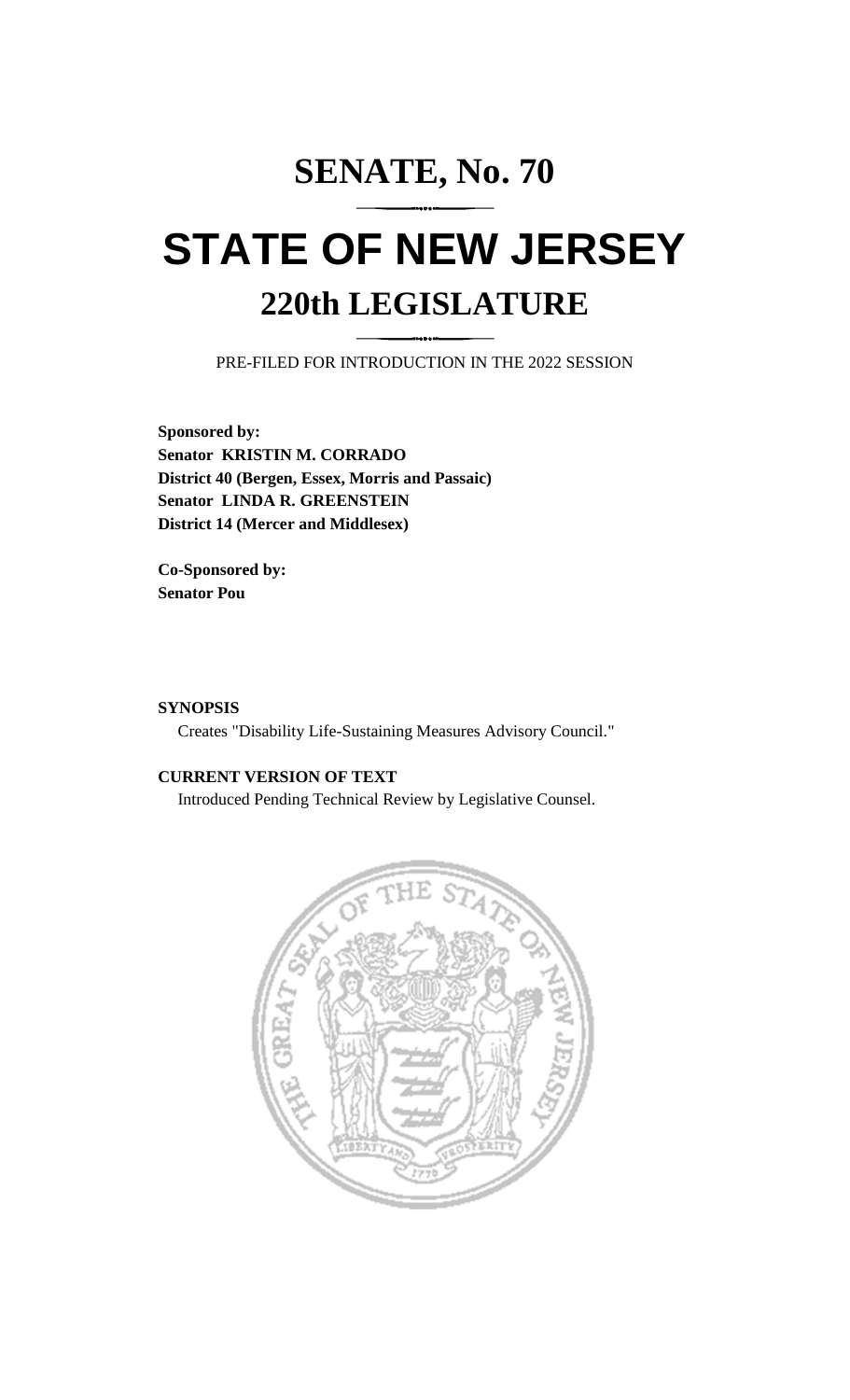#### **S70** CORRADO, GREENSTEIN

**AN ACT** creating the "Disability Life-Sustaining Measures Advisory

Council" and supplementing Title 26 of the Revised Statutes.

 $\mathcal{D}_{\mathcal{L}}$ 

 **BE IT ENACTED** *by the Senate and General Assembly of the State of New Jersey:* 1. a. There is created, within the Department of Health, the "Disability Life-Sustaining Measures Advisory Council." The purpose of the Disability Life-Sustaining Measures Advisory Council shall be to ensure that the rights of people with disabilities are protected during public health emergencies. The advisory council shall at a minimum: (1) recommend policies, procedures, regulations, and legislation to help the State provide life-sustaining measures to people with disabilities during a public health emergency, including, but not be limited to policies, procedures, regulations, and legislation regarding emergency care, ventilators, resuscitation orders, testing, and immunizations;

 (2) recommend policies that protect the rights of people with disabilities in any medical setting where the life of a person with a disability is at risk;

 (3) analyze and review the State's emergency care standards to determine compliance with federal laws on discrimination against people with disabilities; and

 (4) receive public comment on the treatment of people with disabilities during public health emergencies.

 b. The advisory council shall consist of 14 members to be appointed as follows:

 (1) the State Long-Term Care Ombudsman or a designee who shall be a non-voting member and shall serve ex officio;

 (2) the Ombudsman for Individuals with Intellectual or Developmental Disabilities and their Families or a designee who shall be a non-voting member and shall serve ex officio;

 (3) the Commissioner of Human Services or a designee who shall be a non-voting member and shall serve ex officio;

 (4) the Commissioner of Health or a designee who shall be a non-voting member and shall serve ex officio;

 (5) the Executive Director of Disability Rights New Jersey or a designee who shall be a non-voting member and shall serve ex officio;

 (6) five public members appointed by Governor, three of whom are persons with disabilities or family members of persons with disabilities, and two members who represent organizations that advocate for people with disabilities;

 (7) two public members appointed by the President of the Senate, one of whom is a person with a disability or a family member of a person with a disability, and one who shall represent an organization that advocates for people with disabilities; and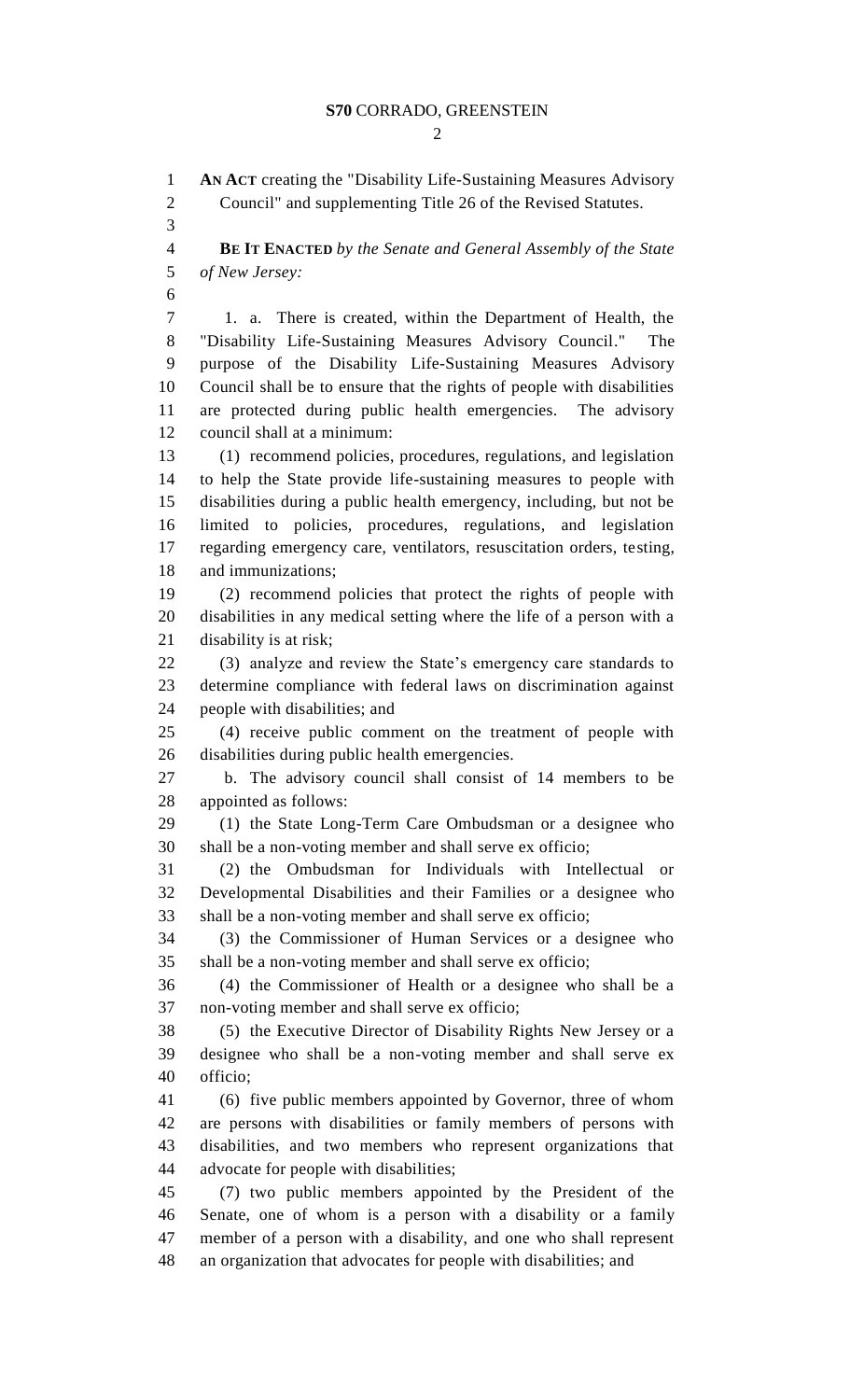(8) two public members appointed by the Speaker of the General Assembly, one of whom is a person with a disability or a family member of a person with a disability, and one who shall represent an organization that advocates for people with disabilities.

 c. Each member of the advisory council shall serve for a term of three years, but, of the members first appointed, two shall serve an initial term of one year, two shall serve an initial term of two years, and one shall serve an initial term of three years. Members shall be eligible for reappointment to the advisory council upon the conclusion of their respective membership terms. Any member of the council may be removed by the Governor, for cause, following a public hearing. Any vacancy in the membership of the advisory council shall be filled in the same manner as the original appointment.

 d. Members of the advisory council shall be appointed within 30 days after the effective date of this act, and the advisory council shall hold its initial organizational meeting as soon as practicable, but no later than 30 days following appointment of a majority of its authorized membership. At the initial organizational meeting, the members shall elect a chairperson and vice-chairperson, from among the council's members, by a majority vote of the members present. The advisory council shall meet at the times and places designated by the chair, but not less than twice per year.

 e. Members of the advisory council shall serve without compensation, but may be reimbursed for travel and other miscellaneous expenses incurred in the necessary performance of their duties, within the limits of funds made available to the council for its purposes.

 f. A majority of all the authorized members of the advisory council shall constitute a quorum. No action of the council shall be taken without the affirmative vote of a majority of all of its authorized members, except the election of the chairperson and vice-chairperson at the initial organizational meeting pursuant to subsection d. of this section.

 g. The advisory council shall be entitled to receive assistance, information, and services from any State, county, or municipal department, board, commission, or agency, as it may require, and as may be available to it for its purposes. The council shall further be authorized to consult with any association, organization, or individual having knowledge of, or experience with, the issues under the council's purview. The Department of Health shall provide primary staff and administrative support to the advisory council.

 h. The council shall prepare an annual report on its findings, conclusions, and recommendations and shall submit the report to the Governor and to the Legislature in accordance with the requirements of section 2 of P.L.1991, c.164 (C.52:14-19.1).